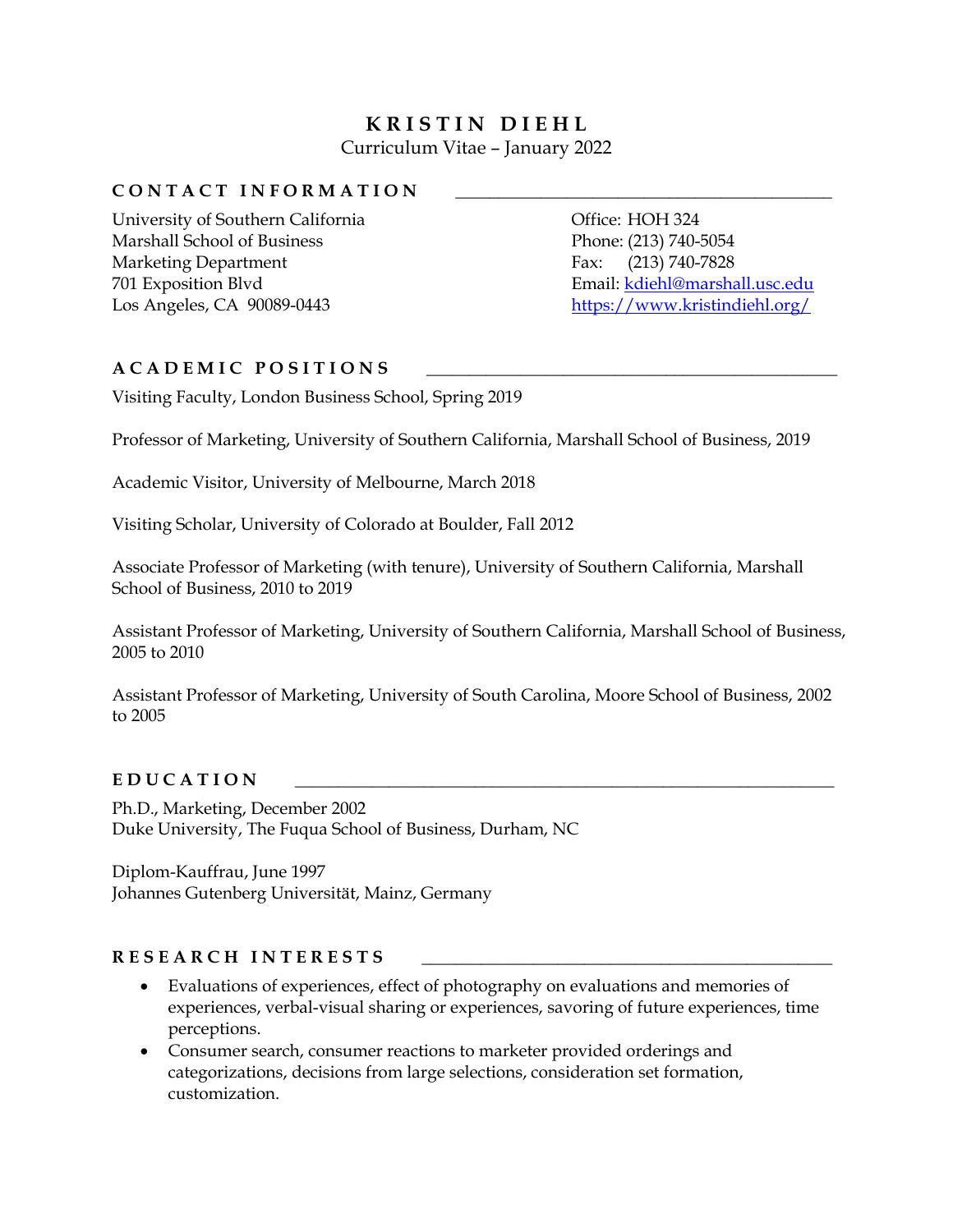# RECOGNITIONS & AWARDS

Finalist, Best Paper Award, *Journal of Consumer Research*, 2021

PhD Advisor Award, Marshall School of Business, May 2020.

MSI research award #4000412 (\$3,663), with Jennifer Lee

Evan C. Thomson Faculty Mentoring and Leadership Award, Marshall School of Business, May 2017

MSI research award #4-1931 (\$19,150), with Gal Zauberman

*Journal of Marketing*, Outstanding Reviewer Award, 2012-2013

Deans Award for Community, Marshall School of Business, May 2012

*Journal of Consumer Research*, Outstanding Reviewer Award, 2010-2011

Association for Consumer Research, Early Career Award, October 2010

*Journal of Consumer Psychology*, Outstanding Reviewer Award, 2009-2010

Deans Award for Research Excellence, Marshall School of Business, May 2007

AMA-Sheth Foundation Doctoral Consortium Faculty, 2000, 2007, 2008, 2014, 2015, 2016

MSI research award #4-1342 (\$6,103), with Cait Poynor

MSI Young Scholars Program, 2005.

Robert Ferber Award, Honorable Mention, Volume 30, 2003-2004

MSI - JCP Research Competition on "Product Assortment and Variety-Seeking in Consumer Choice," Honorable Mention (with Cait Poynor), April 2004

#### P U B L I C A T I O N S

- Jackie Silverman, Alixandra Barasch, Kristin Diehl, and Gal Zauberman, "Harder Than You Think: Misconceptions about Logging Food with Photos versus Text," *Journal of the Association for Consumer Research*, conditionally accepted.
- Valsesia, Francesca and Kristin Diehl, "Let Me Show You What I Did Versus What I Have: Sharing Experiential Versus Material Purchases Alters Authenticity and Liking of Social Media Users," *Journal of Consumer Research¸* forthcoming.
- Weingarten, Evan, Gal Zauberman, and Kristin Diehl (2021), "Duration Sensitivity of Key Moments," *Cognition*, Volume 214, September, 104750.
- Dellaert, Benedict, Suzanne Shu, Theo Arentze, Tom Baker, Kristin Diehl, Bas Donkers, Nathan Fast, Gerald Häubl, Heidi Johnson, Uma Karmarkar, Harmen Oppewal, Bernd Schmitt,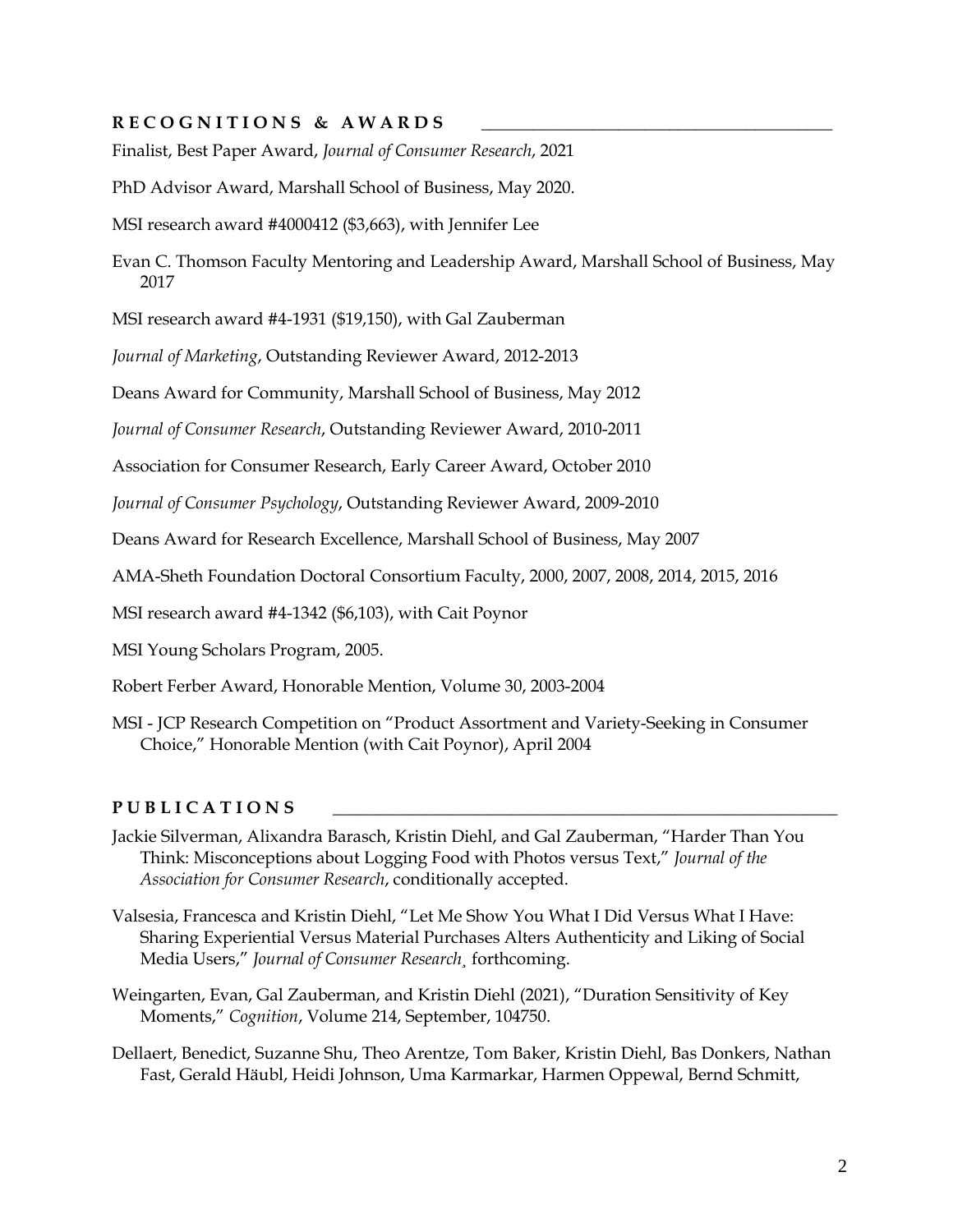Juliana Schroeder, Stephen Spiller, Mary Steffel (2020), "Consumer Decisions with Voice Assistants," *Marketing Letters*, 31, 335–347.

- D'Angelo, Jennifer K., Kristin Diehl, and Lisa A. Cavanaugh (2019), "Lead by Example? Custommade Product Examples from Close Others Lead Consumers to Make Dissimilar Choices," *Journal of Consumer Research,* 46, 750-773.
- Barasch, Alixandra, Gal Zauberman, and Kristin Diehl (2018), "How the Intention to Share Can Undermine Enjoyment: Photo-taking Goals and Evaluation of Experiences," *Journal of Consumer Research*, 44 (6), 1220-1237. \*Finalist Best Paper Award, 2021.
- Barasch, Alixandra, Kristin Diehl, Jackie Silverman, and Gal Zauberman (2017), "Photographic Memory: The Effects of Volitional Photo Taking on Remembering Visual and Auditory Aspects of an Experience," *Psychological Science¸* Vol 28, Issue 8, 1056 – 1066. \* Lead article*.*
- Chun, Hae Eun, Kristin Diehl, and Deborah J. MacInnis (2017), "Savoring an Upcoming Experience Affects Ongoing and Remembered Consumption Enjoyment," *Journal of Marketing*, May 2017, Vol. 81, No. 3, 96-110.
- Valsesia, Francesca, Kristin Diehl, and Joseph Nunes (2017), "Based on a True Story: Making People Believe the Unbelievable," *Journal of Experimental Social Psychology*, 71 (July), 105-110.
- Diehl, Kristin, Gal Zauberman, and Alixandra Barasch (2016), "How Taking Photos Increases the Enjoyment of Experiences," *Journal of Personality and Social Psychology*, Volume 111 (2), 119- 140.

\* Lead article.

- Diehl, Kristin, Erica van Herpen, and Cait Lamberton (2015), "Organizing Products with Complements versus Substitutes: Effects on Store Preferences as a Function of Effort and Assortment Perceptions," *Journal of Retailing,* 91 (1), 1-18. \* Lead article*.*
- Lamberton Poynor, Cait and Kristin Diehl (2013), "Retail Choice Architecture: The Effects of Benefit and Attribute-based Assortment Organization on Consumer Perceptions and Choice", *Journal of Consumer Research,* 40 (October), 393-411. \* Lead article, Robert Ferber Award, Honorable Mention, 2014.
- Diehl, Kristin and Cait Poynor (2010), "Great Expectations?! Assortment Size, Expectations and Satisfaction," *Journal of Marketing Research*, 47 (April), 312-322.
- Zauberman, Gal, Jonathan Levav, Kristin Diehl, and Rajesh Bhargave (2010), "1995 Feels so Close Yet so Far: The Effect of Event Markers on Subjective Feelings of Elapsed Time", January, *Psychological Science*, 21(1), 133–139.
- Abendroth, Lisa and Kristin Diehl (2006), "Now or Never: Effects of Limited Opportunities on Information Processing, Purchase Behavior, and Regret," *Journal of Consumer Research*, 33 (December), 342-351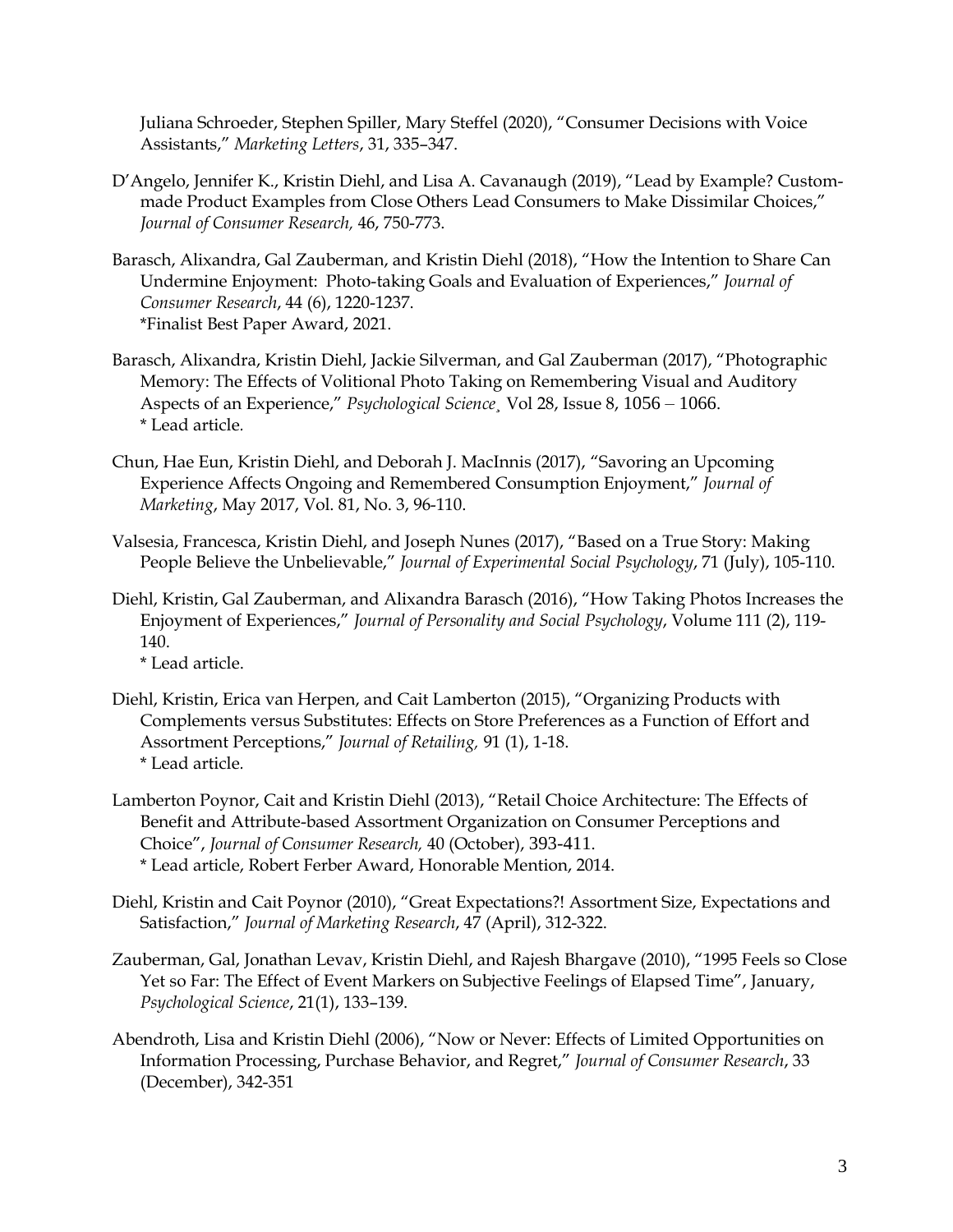- Zauberman, Gal, Kristin Diehl, and Dan Ariely (2006), "Hedonic versus Informational Evaluations: Task Dependent Preferences for Sequences of Outcomes," *Journal of Behavioral Decision Making*, 19 (July), 191–211. \* Lead article.
- Diehl, Kristin (2005), "When Two Rights Make A Wrong: Searching Too Much in Ordered Environments," *Journal of Marketing Research*, 42 (3), 313–322.
- Diehl, Kristin and Gal Zauberman (2005), "Searching Ordered Sets: Evaluations from Sequences under Search," *Journal of Consumer Research*, 31 (4), March, 824-832.
- Moorman, Christine, Kristin Diehl, David Brinberg, and Blair Kidwell (2004), "Subjective Knowledge, Search Locations, and Consumer Choice," *Journal of Consumer Research*, 31 (3), December, 673-680.
- Diehl, Kristin, Laura J. Kornish and John G. Lynch Jr. (2003), "Smart Agents: When Lower Search Costs for Quality Information Increase Price Sensitivity," *Journal of Consumer Research*, 30 (1), June, 56-71.

\* Robert Ferber Award, Honorable Mention, 2004.

# SELECTED WORK IN PROGRESS

- Dutton, Chaumanix and Kristin Diehl, "Only the Best"? "Save the Best for Last" or "Eat Dessert First"?: How People Plan Consumer-Structured Experiences," Working Paper.
- Ceylan, Gizem, Kristin Diehl, and Davide Proserpio, "Words Meet Photos: When and Why Visual Content Increases Review Helpfulness," Working Paper.
- Diehl, Kristin and Gal Zauberman, "Capturing life or missing it: how mindful photo-taking can affect experiences", Working Paper.
- Ceylan, Gizem, Kristin Diehl, and Wendy Wood, "To Imagine or Not to Imagine: A Meta-Analysis Investigating the Effect of Imagery Processing on Behavior," Working Paper.
- Ceylan, Gizem and Kristin Diehl, "More Pictures, More Words: Choosing Redundancy in Visual-Verbal Communication," Working Paper.
- Diehl, Kristin, Andrea Morales, Gavan Fitzsimons, and Duncan Simester, "Emotion-Driven Search: The Impact of Disgust on Search, Basket Size, and Prices Paid," Working Paper.

# **B O O K C H A P T E R S \_\_\_\_\_\_\_\_\_\_\_\_\_\_\_\_\_\_\_\_\_\_\_\_\_\_\_\_\_\_\_\_\_\_\_\_\_\_\_\_\_\_\_\_\_\_\_\_\_\_\_\_\_\_\_\_\_\_\_**

- Zauberman, Gal, Kristin Diehl, and Alixandra Barasch (2020). Memory Pointers and Identity. In Americus Reed and Mark Forehand, Eds., The Handbook of Identity Research in Marketing.
- Zauberman, Gal, Kristin Diehl, and Alixandra Barasch (2018). "Does consumers' photo taking enrich or impoverish experience?" in Mapping Out Marketing: Navigating Lessons from the Ivory Trenches, Eds. R.P. Hill, C.M. Lamberton, & J. Swartz. London, UK: Routledge, Entry 47.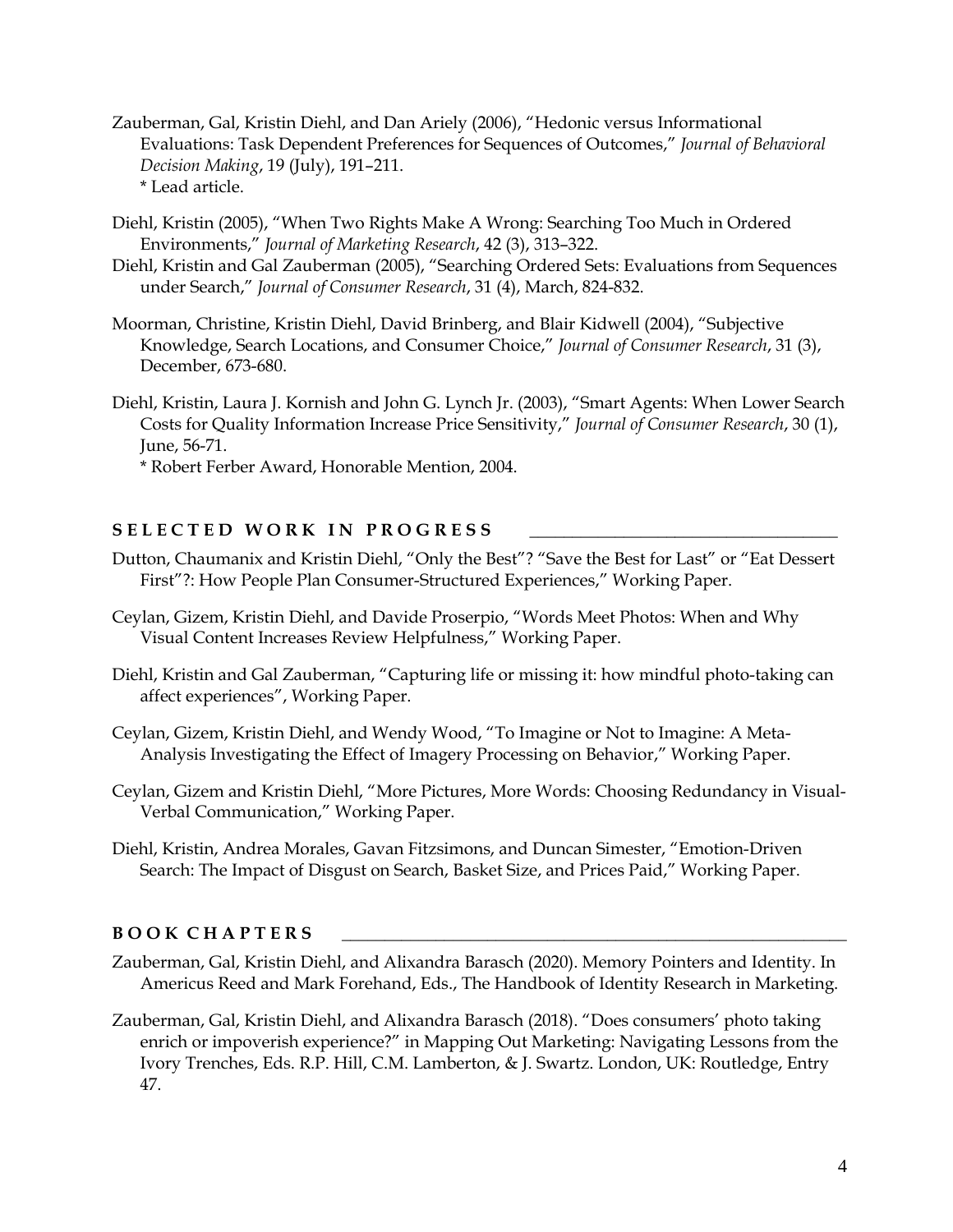#### SERVICE TO THE FIELD

| Associate Editor:                                                            | Journal of Consumer Research (July 2013 to December 2017)                                      |
|------------------------------------------------------------------------------|------------------------------------------------------------------------------------------------|
|                                                                              | International Journal of Research in Marketing (October 2012 to June 2015)                     |
|                                                                              | Editorial Review Boards: Journal of Consumer Research (July 2003 to July 2013, January 2018 to |
|                                                                              | present)                                                                                       |
|                                                                              | Journal of Consumer Psychology (September 2008 to present)                                     |
|                                                                              | Journal of Marketing (July 2010 to present)                                                    |
|                                                                              | Journal of the Academy of Marketing Science (June 2006 to May 2010)                            |
| Ad Hoc Reviewer:                                                             | Journal of Marketing Research, Management Science, Marketing Science,                          |
|                                                                              | Organizational Behavior and Human Decision Processes, Memory &                                 |
|                                                                              | Cognition                                                                                      |
|                                                                              | SCP Best Paper award selection committee (chair), 2021                                         |
| ACR Board of Directors, 2019 - 2020                                          |                                                                                                |
| MSI Young Scholars Program, bi-annual, co-faculty facilitator, 2012 to 2019. |                                                                                                |
| ACR Early Career Award, Selection Committee Member, 2018.                    |                                                                                                |
| ACR Conference, Co-Chair, 2015.                                              |                                                                                                |
| ACR Conference, Co-Chair Poster Track, 2010.                                 |                                                                                                |
|                                                                              | ACR Conference, Program Committee, 2006, 2009, 2011, 2013, 2014, 2017-2020.                    |
| Society for Consumer Psychology, Program Committee, 2009-2020.               |                                                                                                |
|                                                                              | AMA Summer Educator Meeting, Co-Chair Consumer Behavior Track, 2009                            |
|                                                                              | ACR Pre-Conference: Consumers Online: Ten Years After, 2007, Program Committee Member          |
|                                                                              | BDRM Conference 2006, 2018 Program Committee Member                                            |
|                                                                              |                                                                                                |

# **INVITED PRESENTATIONS**

Judgment and Decision-making Winter Symposium, University of Utah, January 2022. Marketing Science Institute, Conference Customization & Customer Experience, September 2021 University of Toronto, Marketing Seminar, February 2021. UT Austin, Marketing Seminar, November 2020. Iowa State, Distinguished Marketing Speaker Series, February 2020. University of British Columbia, Marketing Seminar, February 2020 Judgment and Decision-making Winter Symposium, University of Utah, January 2020. John Hopkins University, Behavioral Science Forum on Artificial Intelligence, September 2019. The 11th Invitational Choice Symposium, hosted by Georgetown University, June 2019. Oxford University, Marketing Seminar, May 2019. ESADE, Marketing Seminar, May 2019. PhD in Marketing Research Seminar, organized by Cass Business School, Imperial College Business School, and King's Business School, May 2019. Wageningen University, Marketing Research Seminar, April 2019 Vrije Universiteit Amsterdam, ABRI Seminar, March 2019 Ludwig Maximilian University of Munich, March 2019 University of Warwick, Marketing Seminar, March 2019 City University of London, Cass Business School, February 2019 University of California at Irvine, December 2018 Ivey Business School, Western University, November 2018 University of Maryland, Marketing Seminar Series, April 2018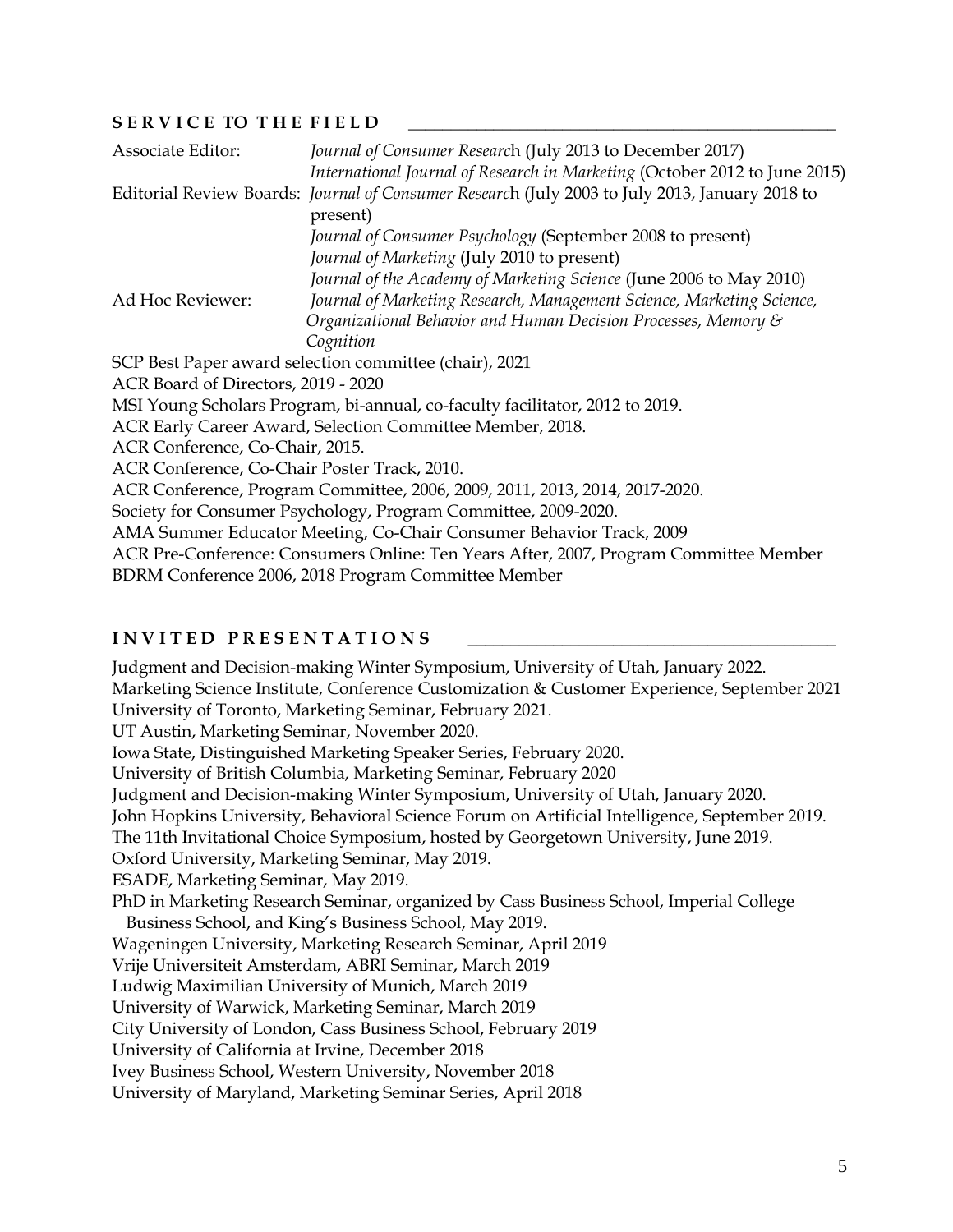Judgment and Decision-making Winter Symposium, University of Utah, January 2018. London Business School, Marketing Seminar Series, November 2017 WU Vienna, Marketing Seminar Series, May 2017 Lisle & Roslyn Payne UA/ASU Research Symposium, April 2017 MSI Board of Trustees Meeting: Customer Experience Beyond the Hype, April 2017 University of Wisconsin, Marketing Seminar Series, March 2017 Yale University, Marketing Seminar Series, February 2017 INSEAD, Marketing Camp, June 2016 10th Triennial Invitational Choice Symposium, Lake Louise, May 2016 Erasmus University, Marketing Seminar Series, March 2016 Temple University, Global Center for Big Data in Mobile Analytics, February 2016 Judgment and Decision-making Winter Symposium, University of Utah, January 2016. Frankfurt School of Finance & Management, December 2015 John Hopkins University, Seminar Series, October 2015 University of Washington, Marketing Research Camp, April 2015 Cornell University, Marketing Seminar Series, March 2015. University of Pennsylvania, Marketing Colloquia, February 2015. Stanford University, Marketing Seminar Series, February 2015. Judgment and Decision-making Winter Symposium, University of Utah, January 2015. Hong Kong University of Science and Technology, Marketing Seminar Series, April 2014 University of Manitoba, Marketing Seminar Series, March 2014. University of Michigan, Marketing Seminar Series, February 2014. Judgment and Decision-making Winter Symposium, University of Utah, January 2014. The 9th Invitational Choice Symposium, hosted by Erasmus University, June 2013. Washington University, Marketing Seminar Series, April 2013 University of Illinois, Marketing Seminar Series, November 2012 University of Colorado, Marketing Seminar Series, October 2012 University of Colorado, Social Psychology Brown Bag, October 2012 Marketing in Israel Meeting, Tel Aviv, December 2011. MSI 50th Anniversary Celebratory Session, ACR, October 2011. MSI Anniversary session at EMAC, May 2011. University of Miami, Marketing Seminar Series, April 2011. Carnegie Mellon University, Center for Behavioral Decision Research, March 2011. Brigham Young University, Marketing Seminar Series, December 2010. European School of Management and Technology, Marketing Camp, June 2010. University of Colorado, Marketing Seminar Series, February 2010. University of California, Berkeley, Marketing Seminar Series, September 2009. Boston University, Marketing Workshop, February 2009. New York University, Marketing Summer Camp, May 2008. University of Chicago, Marketing Workshop, May 2008. University of Pennsylvania, Decision Processes Seminar, April 2008. London Business School, Marketing Summer Camp, July 2007. University of California, Riverside, Sloan Center for Internet Retailing Research Networking Workshop, May 2007 University of California, Berkeley, Marketing Seminar Series, May 2006. Johann Wolfgang Goethe-Universität, Frankfurt/Main, Germany, April 2006. Columbia University, Marketing Seminar Series, February 2006.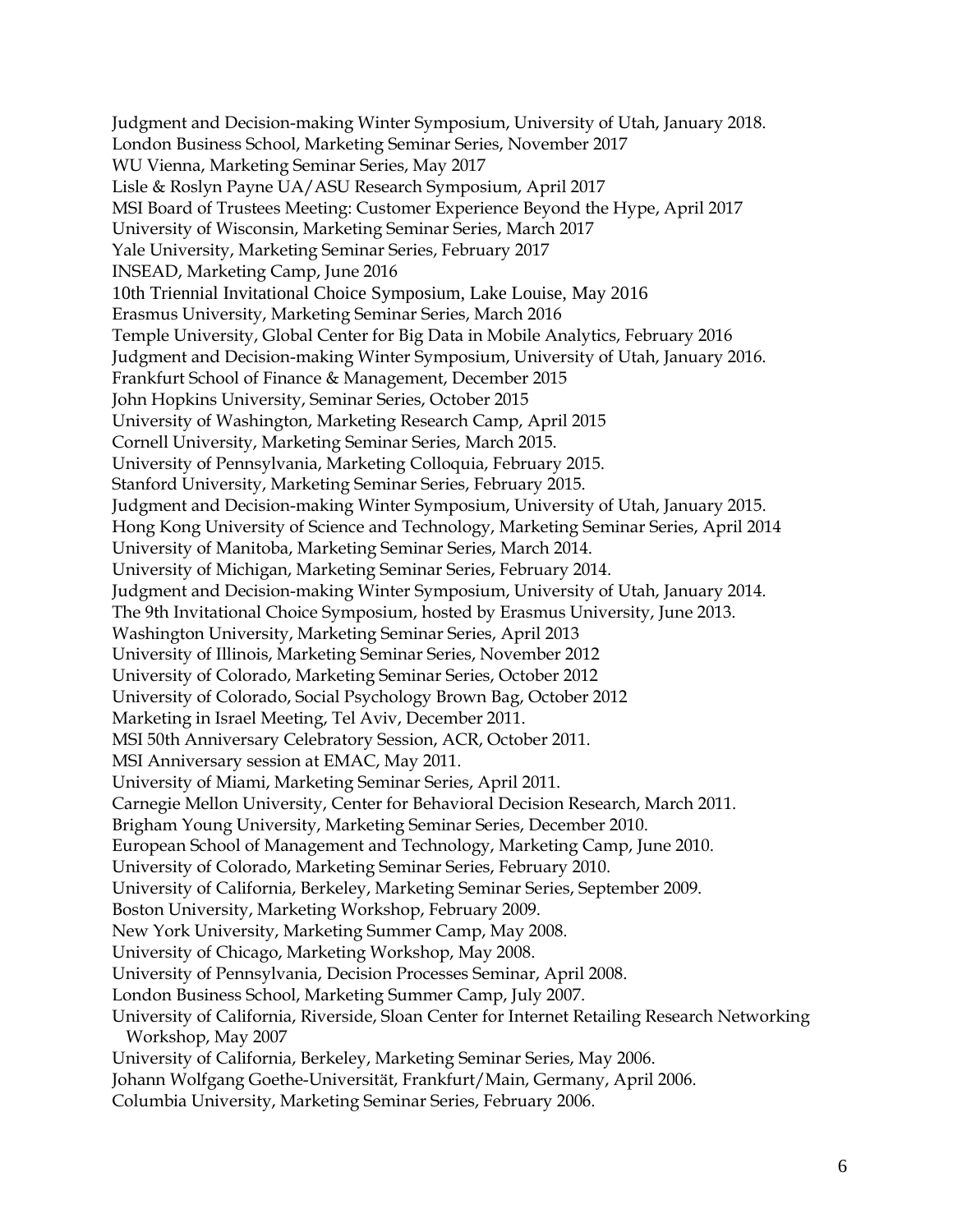California State University Northridge, Brown Bag Seminar, February 2006. UCLA, Interdisciplinary Group in Behavioral Decision Making, November 2005

MSI Young Scholars Program, Park City, Utah, January 2005.

Johann Wolfgang Goethe-Universität, Frankfurt/Main, Germany, Marketing Camp "Online Marketing", December 2004.

University of Southern California, Marketing Speaker Series, September 2004.

University of Pennsylvania, Marketing Speaker Series, November 2003.

Vanderbilt University, Sloan Center for Internet Retailing, Annual Partner Conference, November 2003.

# CONFERENCE PRESENTATIONS

#### 2017

- Francesca Valsesia and Kristin Diehl, "See What I Did or See What I Have: Impression Management Using Experiential Versus Material Purchases," Association for Consumer Research, San Diego, CA.
- Kristin Diehl, Alixandra Barasch, Gal Zauberman,, "Photos for the Future: Effects on Memory for Experiences," Marketing Science Conference, Los Angeles, CA.

# 2014

Barasch, Alixandra, Kristin Diehl, Zauberman, Gal, "Picturing Time: How Taking Photos Affects Time Perception and Memory," Association for Consumer Research, Baltimore, MD.

#### 2013

Zauberman, Gal, Kristin Diehl, Alix Barasch, "Capturing or changing the way we (never) were? How taking pictures affects experiences and memories of experiences," European Conference of the Association for Consumer Research, Barcelona, Spain

# 2012

Diehl, Kristin, Andrea C. Morales, Gavan J. Fitzsimons, Duncan Simester, "Shopping Interdependencies: How Emotions Affect Consumer Search and Shopping Behavior," Society for Consumer Psychology, Florence, Italy.

# 2010

Diehl, Kristin, Erica van Herpen, and Cait Poynor, "Organizing Products with Complements versus Substitutes: Effects on Effort, Assortment Perceptions, and Store Preference," Marketing Science Conference, Cologne, Germany.

# 2009

van Herpen, Erica, Kristin Diehl and Cait Poynor, "Arranged to Distraction: How Categorizing Products with Complements versus Substitutes Alters the Experience of Product Choice," Association for Consumer Research Asia-Pacific Conference, Hyderabad, India.

# 2008

Diehl, Kristin, Andrea C. Morales, Gavan J. Fitzsimons, Duncan Simester, "Does One Bad Apple Spoil the Barrel? Carry-over Effects of Buying Disgusting Products on Consumer Search and Shopping Basket Decisions," Association for Consumer Research, San Francisco, California.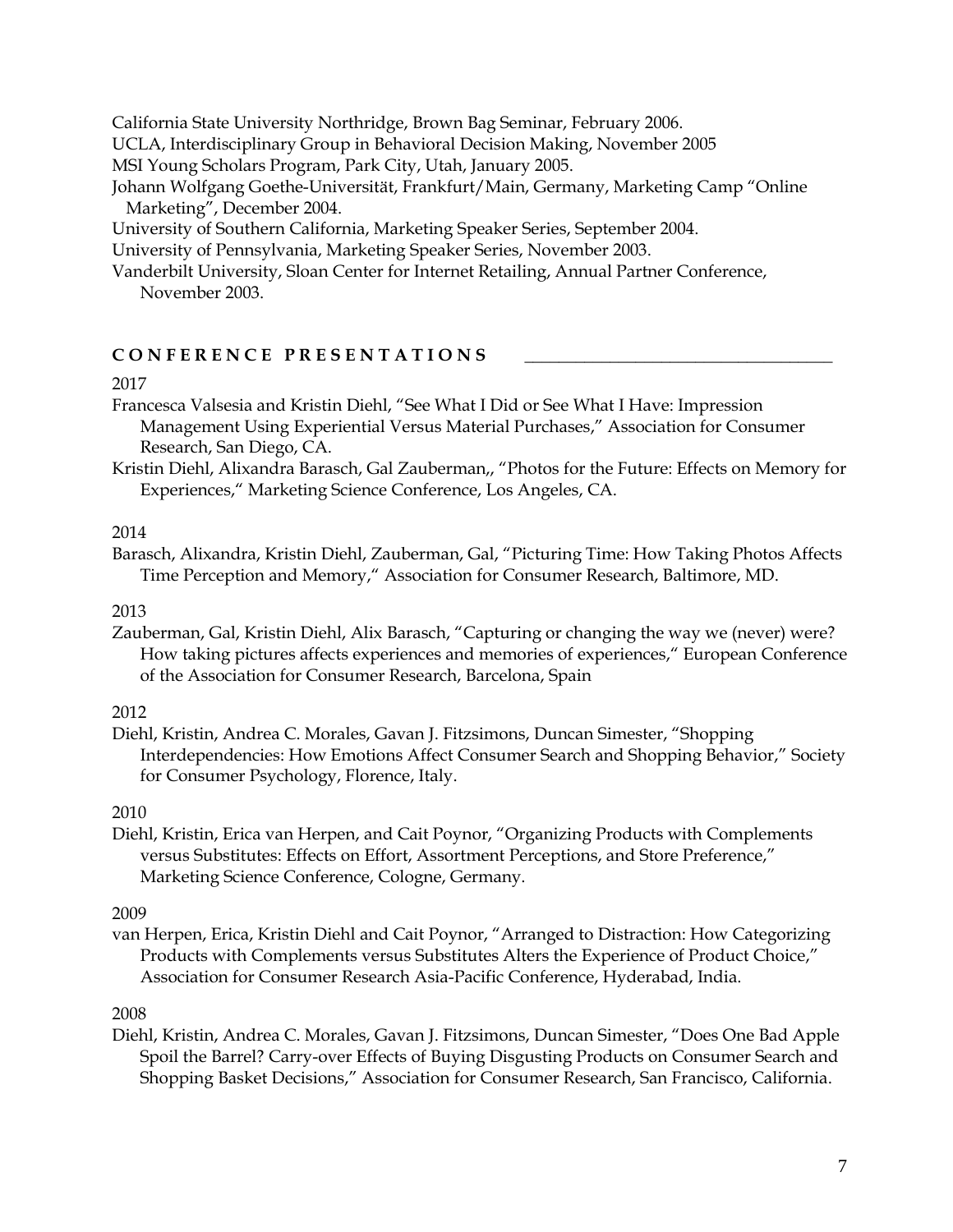- Zauberman, Gal, Jonathan Levav, Kristin Diehl, and Rajesh Bhargave , "1995 Feels So Close Yet So Far: The Effect of 'Event Markers" on the Subjective Feeling of Elapsed Time," Behavioral Decision Research in Management Conference, San Diego, California.
- Zauberman, Gal, Jonathan Levav, Kristin Diehl, and Rajesh Bhargave, "1995 Feels So Close Yet So Far: The Effect of 'Event Markers" on the Subjective Feeling of Elapsed Time," Society for Consumer Psychology, New Orleans, Louisiana.

2007

- van Herpen, Erica, Kristin Diehl and Cait Poynor, "Arranged to Distraction: How Categorizing Products with Complements versus Substitutes Alters the Experience of Product Choice," Association for Consumer Research, Memphis, Tennessee.
- Diehl, Kristin and Cait Poynor, "Great Expectations?! Assortment Size, Expectations and Satisfaction," Marketing Science Conference, Singapore.
- Diehl, Kristin and Cait Poynor, "Great Expectations?! Assortment Size, Expectations and Satisfaction," EMAC conference, Reykjavik, Iceland.

2006

- Diehl, Kristin and Cait Poynor, "Great Expectations?! Assortment Size, Expectations and Satisfaction," Association for Consumer Research, Orlando, Florida.
- Poynor, Cait and Kristin Diehl, "The Psychology of Category Design: The Impact of Goal-Derived Structures on Consumer Information Processing and Choice," Association for Consumer Research, Orlando, Florida.
- Diehl, Kristin, Jonathan Levav and Gal Zauberman, "1995 feels so close yet so far: The effect of event "markers" on the subjective feeling of elapsed time," Association for Consumer Research, Orlando, Florida.
- Diehl, Kristin and Cait Poynor, "Great Expectations?! Assortment Size, Expectations and Satisfaction," Behavioral Decision Research in Management Conference, Santa Monica.
- Poynor, Cait and Kristin Diehl, "Motivated Assimilation and Contrast in Category-Based Decision Making," Society for Consumer Psychology, The Imagination.

2005

- Poynor, Cait and Kristin Diehl, "Motivated Assimilation and Contrast in Category-Based Decision Making", Society for Judgment and Decision Making, Toronto, Canada.
- Diehl, Kristin and Cait Poynor, "Great Expectations?! Assortment Size, Expectations and Satisfaction," European ACR, Götheborg, Sweden.
- Diehl, Kristin and Cait Poynor, "Great Expectations?! Assortment Size, Expectations and Satisfaction," Society for Consumer Psychology, St. Pete Beach, Florida.

2004

- Diehl, Kristin and Cait Poynor, "Great Expectations?! Assortment Size, Expectations and Purchase Likelihood," Association for Consumer Research, Portland, Oregon.
- Diehl, Kristin, "Improving Decision Quality by Altering Consideration Sets," Association for Consumer Research, Portland, Oregon.
- Diehl, Kristin, "Tempted by the Cheap and Easy: The Negative Effects of Low Search Costs in Ordered Environments," Marketing Science Conference, Rotterdam, The Netherlands.

2003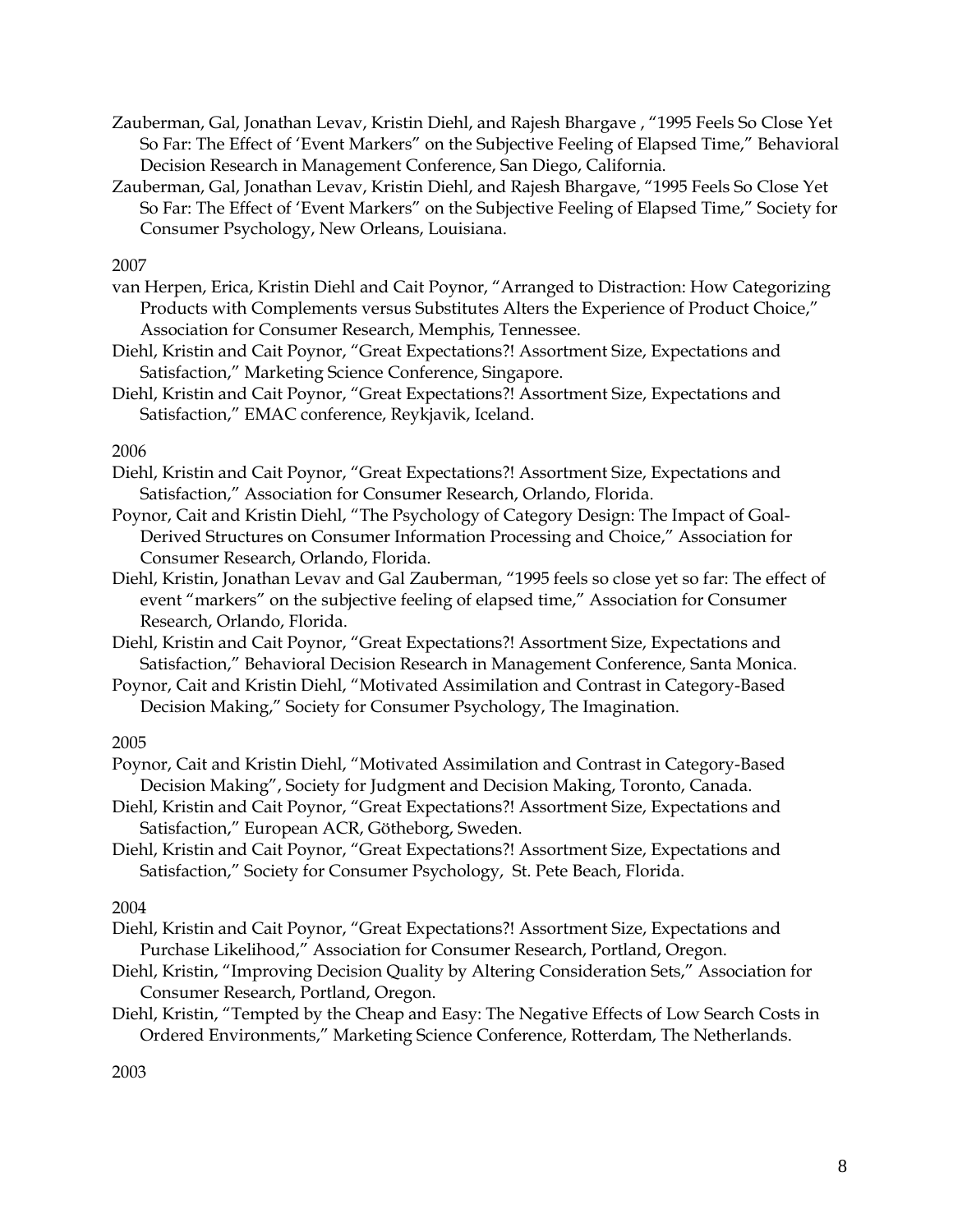- Diehl, Kristin, "Tempted by the Cheap and Easy: The Negative Effects of Low Search Costs in Ordered Environments," European ACR, Dublin, Ireland
- Abendroth, Lisa and Kristin Diehl, "Now or Never: Effects of Limited Opportunities on Purchase and Regret Over Time," Society for Consumer Psychology, New Orleans, Louisiana.

#### 2002

- Diehl, Kristin, "Tempted by the Cheap and Easy: The Negative Effects of Low Search Costs in Ordered Environments," Association for Consumer Research, Atlanta, Georgia
- Diehl, Kristin and Gal Zauberman, "Searching Ordered Sets: The Combined Effect of Search Behavior and Presentation Patterns on Overall Evaluations," Behavioral Decision Research in Management, Chicago, Illinois.

# 2001

- Diehl, Kristin and Gal Zauberman. "Personalized Ordering and Consumer Evaluations: The Combined Effect of Search Behavior and Presentation Patterns," Association for Consumer Research, Austin, Texas.
- Diehl, Kristin and John Lynch. "Giving More Choice to Computers and Humans: The Impact of Search Agents, Variety and Size of Selection on Consumer Welfare," Marketing Science Conference, Wiesbaden, Germany
- Diehl, Kristin and John Lynch. "The Impact of Search Agents, Variety, and Size of Selection on Consumer Welfare," Marketing Science Institute Conference on Marketing, Corporate Social Initiatives, and the Bottom Line, Chapel Hill, North Carolina

# 2000

- Diehl, Kristin and John Lynch. "The Impact of Search Agents, Variety and Size of Selection on Consumer Welfare," Association for Consumer Research, Salt Lake City, Utah
- Diehl, Kristin and John Lynch. "The Impact of Search Agents, Variety and Size of Selection on Consumer Welfare," Behavioral Decision Research in Management. Tucson, Arizona. May 2000.

# $T E A C H IN G A N D A D V ISING$

# **C O U R S E S T A U G H T**

University of Southern California, Los Angeles, CA

- Undergraduate elective, Consumer Behavior (Mktg 450), Fall 2005, Spring & Fall 2007, Fall 2008 - 2011, 2013-2019
- Undergraduate elective, Honors Research Seminar: Marketing (BUAD 493), Spring 2017, 2018, 2020.
- Undergraduate elective, Honors Research Seminar: Marketing (BUAD 494), Fall 2017-2020. MBA elective in Consumer Behavior (Mktg 525), Fall 2007- 2011, 2013-2016, 2019.
- Ph.D. Seminar "Consumer Behavior and Decision Making", Spring 2012, 2014, 2016, 2018, 2020 (co-taught with Joseph Nunes)
- Ph.D. Seminar "Experimental Design and Analysis," Fall 2020, 2021, (co-taught with Sarah Bonner)
- Ph.D. Seminar "Buyer Behavior and Interorganizational Marketing" (co-taught with Joseph Nunes), Spring 2010.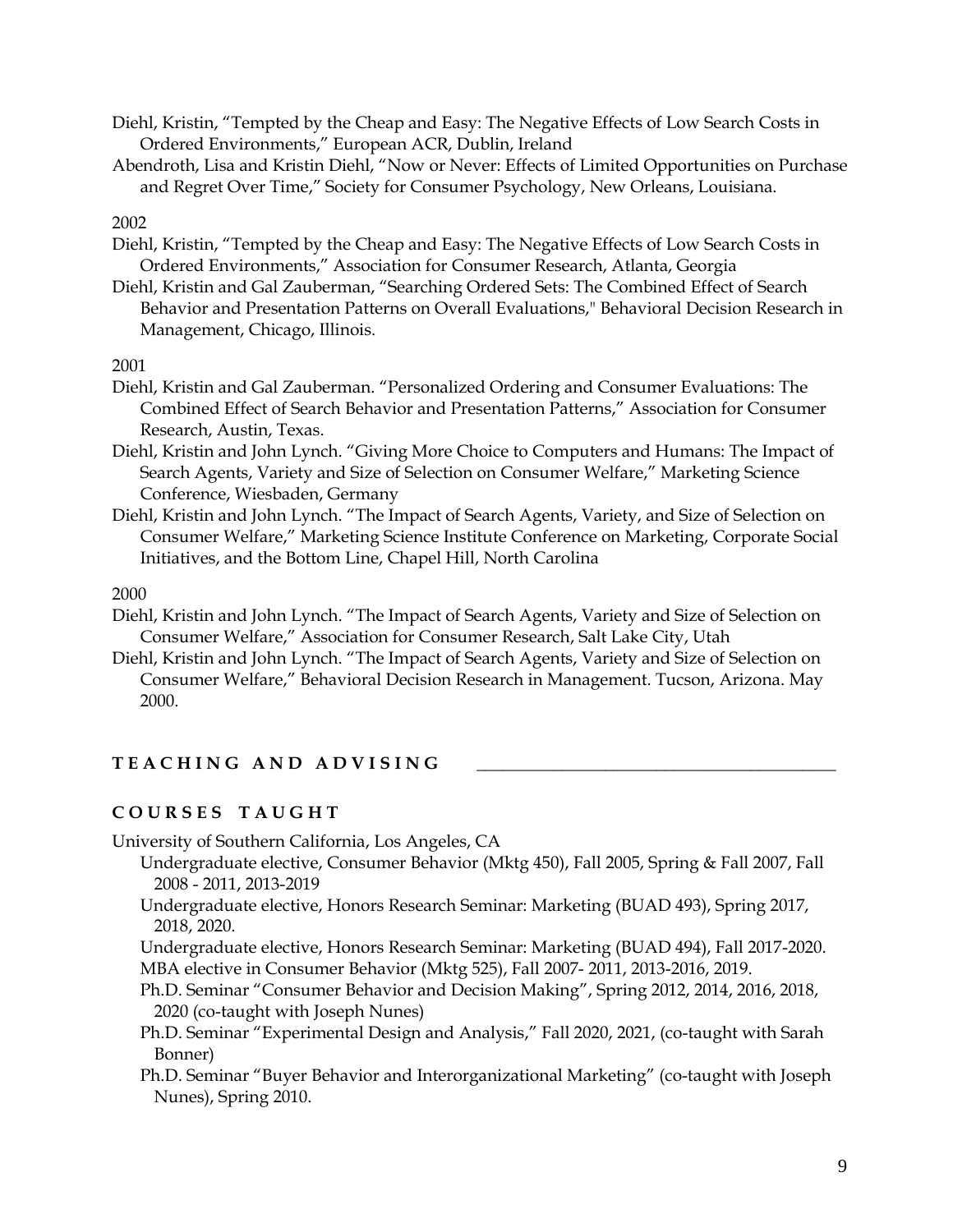Ph.D. Seminar "Judgment & Decision-Making: Theory and Application in Consumer Contexts" (with Joseph Nunes), Spring 2007

GSBA 580: The Global Context of Business, country specific component (Vietnam and Thailand), second faculty (lead faculty: Dennis Rook), May 2012.

Johann Wolfgang Goethe Universität, Frankfurt, Germany

Graduate elective, Consumer Behavior, Spring 2006

\*recognized by department of business as best elective in spring 2006.

University of South Carolina, Columbia, SC

Undergraduate elective, Consumer Behavior (Mktg 351), Fall 2002; Spring/Fall 2003, 2004; Spring 2005

Duke University, Durham, NC

Undergraduate elective, Marketing Management (MMS 161), Spring 2000, Spring 2002

# **D O C T O R A L A D V I S I N G**

University of South Carolina, Columbia, SC

Cait Poynor Lamberton (2008, University of Pittsburgh), co-chair with Stacy Wood

\* MSI 2006 Alden G. Clayton Doctoral Dissertation Proposal Competition, Honorable Mention.

2014 Ferber Award, Honorable Mention.

University of Southern California, Los Angeles, CA

Hae-Eun (Helen) Chun (2009, Cornell University, SC Johnson College of Business, The Hotel School), co-chair with Debbie MacInnis.

Aarti Ivanic (2010, University of San Diego), committee member.

Young Han (2011, University of Alberta), committee member.

Francesca Valsesia (2018, University of Washington), co-chair with Joseph Nunes.

\* 2018 John A. Howard/ AMA Doctoral Dissertation Award, Honorable Mention

Jennifer D'Angelo (2020, TCU), co-chair with Lisa Cavanaugh.

Chaumanix Dutton (2021, Arizona State University), chair

Gizem Ceylan (2022, expected), chair

\* 2021 Psychology of Technology Institute Dissertation Award, Honorable Mention

University of Pennsylvania, Philadelphia, PA

Alixandra Barasch (2016), committee member.

\* John A. Howard/ AMA Doctoral Dissertation Award, Honorable Mention

University of Colorado, Boulder, CO Lauren Min (2017), committee member

# **UNDERGRADUATE THESIS ADVISING**

University of South Carolina, Columbia, SC Megan McLeod, Honor Thesis (advisor, Fall 2004 - Spring 2005)